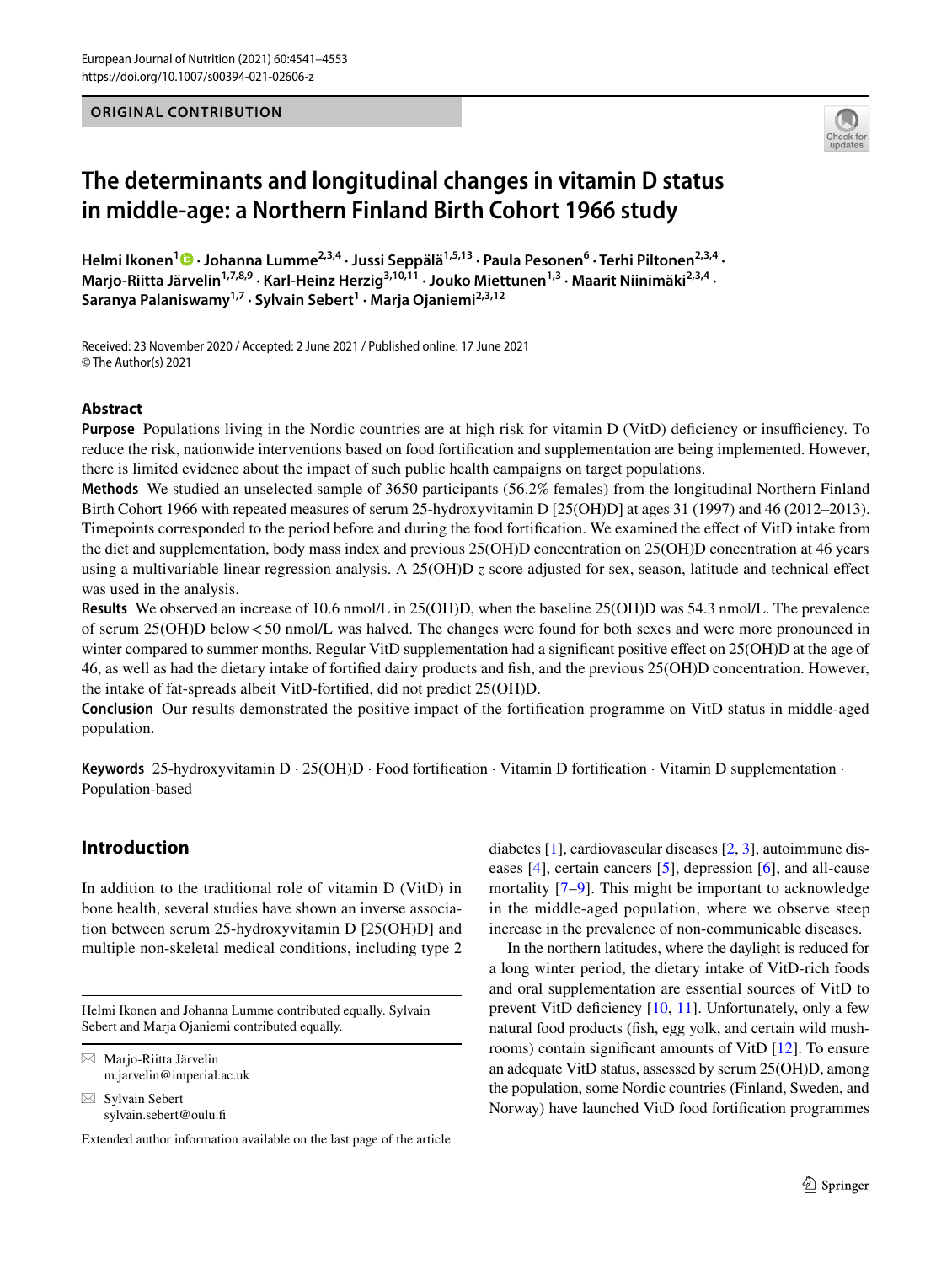by adding VitD systematically to non-organic dairy products, fat spreads, breakfast cereals, and certain baby foods [\[13,](#page-10-11) [14](#page-10-12)].

In December 2002, the National Nutrition Council (NNC) of Finland has granted approval for (i) all fuid dairy products (excluding organic) and respective plant-based alternatives to be systematically fortified with 0.5  $\mu$ g/100 g and (ii) all fat spreads, excluding butter, to be systematically fortifed with 10  $\mu$ g/100 g with vitamin D<sub>3</sub> [[15](#page-10-13)]. The first evaluation of this programme has shown that the prevalence of serum 25(OH)D concentrations below 50 nmol/L were still observed in 21.3% of the population  $[16]$  $[16]$  $[16]$ , and the recommendation was, therefore, doubled in the second fortifcation wave in 2010 [\[15](#page-10-13)]. In addition to fortifcation, the NNC recommends individual oral supplementation with 10  $\mu$ g/day of vitamin D<sub>3</sub> during the darkest time of the year for adults not regularly consuming fsh and food products fortifed with VitD (i.e., dairy products or fat spreads) [\[17](#page-10-15)].

A study by Jääskeläinen et al*.* [[18](#page-10-16)] reported an average improvement of 17 nmol/L in serum 25(OH)D concentrations [[18](#page-10-16)]. The study samples were from the Finnish national health survey Health2000 and 2011–2012 (among participants over 30 years, *n*=6134 in 2000 and 4051 in 2012, mean age = 56 years) conducted before and after the fortification waves [\[18](#page-10-16)]. However, studies from Sweden and Norway conficted with this observation [\[19,](#page-10-17) [20\]](#page-10-18). They reported a relatively stable VitD status among the general population in recent decades despite the start of VitD fortifcation programmes (Online resource 1) [\[19](#page-10-17), [20](#page-10-18)]. The Norwegian study also observed a moderate correlation between VitD status in 1994 and 2008, suggesting tracking of serum 25(OH)D and, thus, the stability of VitD status over the years [\[20](#page-10-18)].

There is a paucity of studies to address the possible independent efect of VitD fortifcation programmes on the VitD status in the general population taking into account a variety of additional risk factors, including amongst other BMI, VitD intake from other dietary sources and supplementation as well as previous VitD status. Therefore, the objective of the present study was to evaluate this question using longitudinal data in a population-based birth cohort from Northern Finland sampled before and during the national food fortifcation. We aimed at analyzing whether the efect of fortifcation was independent from the efect of supplementation. Our study population consists of adults followed from young adulthood until middleage and is characterized by an increasing incidence of chronic diseases and females reaching menopausal age. We consider this group interesting in the light of VitD status and from a public health perspective, as representing a relevant target for preventive actions.

## **Subjects and methods**

#### **Study population**

The study population was derived from a prospective, general population-based birth cohort, the Northern Finland Birth Cohort 1966 (NFBC1966). This cohort has been described in detail elsewhere [\[21,](#page-10-19) [22](#page-10-20)], including two studies about VitD [\[23,](#page-10-21) [24\]](#page-10-22). In this study, we included the cohort participants who attended both the 31-year (1997) and 46-year (2012–2013) clinical follow-ups, before and during NNC launched food fortifcation programme (Fig. [1](#page-2-0)). At both timepoints, data from postal questionnaires and clinical examinations, including blood samples, were obtained.

The measure of serum 25(OH)D concentrations was available from a total of 5,571 participants (51.9% females) at 31 years and 5,659 (55.8% females) at 46 years (Fig. [1](#page-2-0)). We excluded the participants with the outlier values using the frst quartile cutof−1.5×IQR for the lower limit and the third quartile cutof  $+1.5 \times IQR$  for the upper limit) [\[25\]](#page-10-23). A total of 112 measurements were considered outliers. At 31 years all 53 measurements were from the upper end. At 46 years, 75 out of 76 measurements were from the upper end (Online resource 2). In the analysis, we retained those participants with available 25(OH)D measurements at both timepoints  $(n=3650)$ . To identify possible selection bias, we examined the VitD status and the characteristics of the total population (i.e., VitD available at either timepoint) and the retained samples (i.e., VitD available at 31 years and 46 years). We found no diferences in the vitD status or descriptive characteristics between full sample and those with the repeated measures (Online resource 3).

To defne VitD status, we used serum 25(OH)D cutofs of 30, 50, and 75 nmol/L for the VitD status groups based on both the IOM and ES guidelines [\[26,](#page-10-24) [27\]](#page-10-25).

#### **Serum 25(OH)D measurements at 31 and 46 years**

During the clinical examination visits at 31 and 46 years of age, blood samples, which were preceded by an overnight fast, were drawn between 8 and 11 am. The samples were frozen at−70 °C until analyzed. At 31 years, the participants' serum concentrations of 25(OH)D were determined using liquid chromatography–tandem mass spectrometry (LC–MS/MS; Elstree, Hertfordshire, UK). This detailed procedure has been described previously [[23](#page-10-21), [28](#page-10-26)]. A subset of the blood samples was later analysed with a chemiluminescence microparticle immunoassay (CMIA) Architect i2000SR automatic analyzer (Abbott Diagnostics). This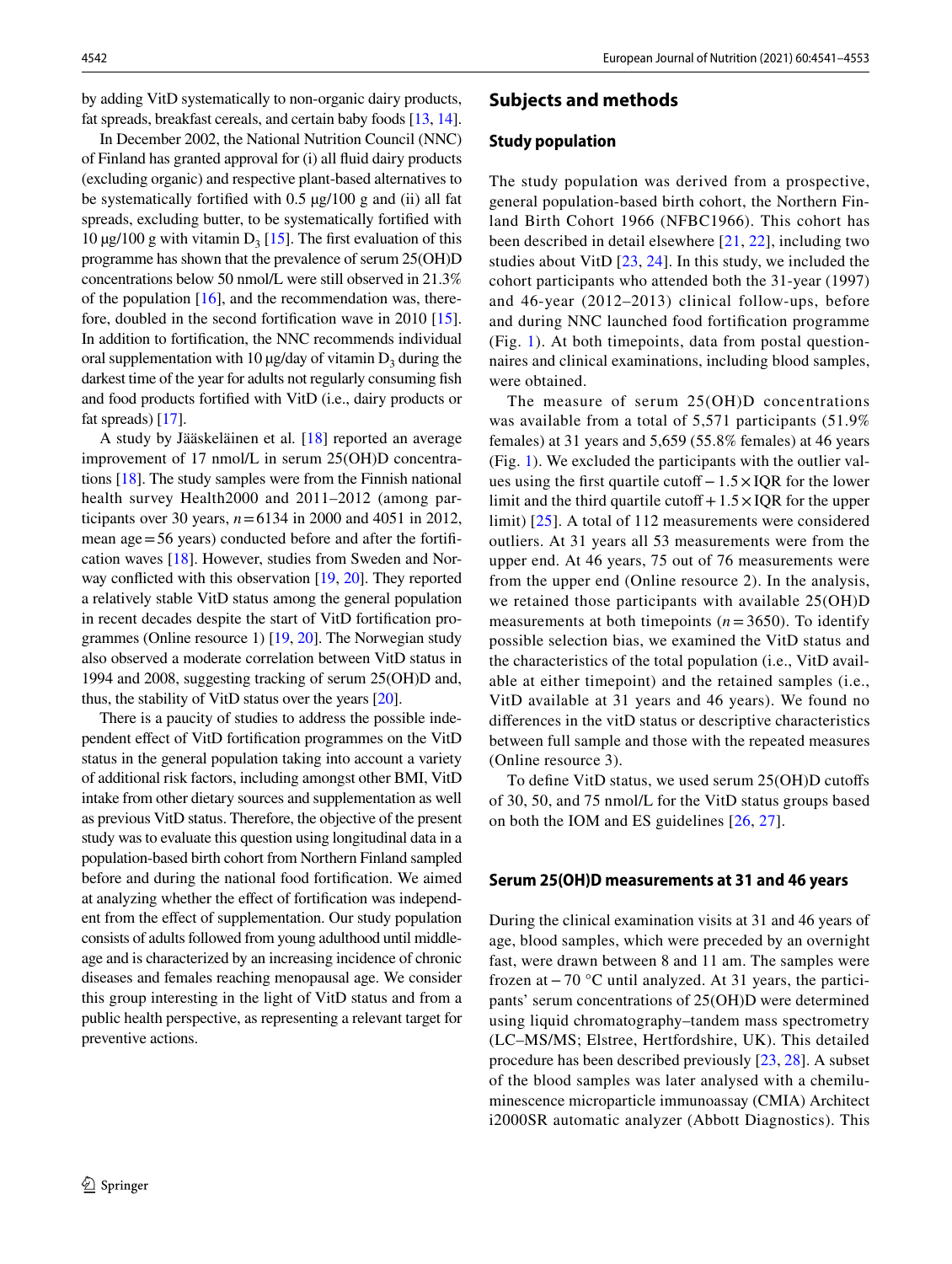

<span id="page-2-0"></span>**Fig. 1** Flowchart of the study population ( $n=3650$ ) of the Northern Finland Birth Cohort 1966 at the 31-year (1997) and 46-year (2012–2013) follow-ups, including the timelines and history of the start of vitamin D fortifcation

assay has been certifed according to the Center for Disease Control and Prevention's Vitamin D Standardization-Certifcation Program [[29](#page-10-27)]. An equation was calculated to convert the 31-year 25(OH)D concentrations to the Vitamin D Standardization Program-calibrated concentrations [[30](#page-10-28)]. The calibrated concentrations were used in the fnal analyses. At age 46, the serum 25(OH)D concentrations were measured using the Architect i2000SR automatic analyzer (Abbott Diagnostics). The CV derived from the repeated quality-control samples included in the assay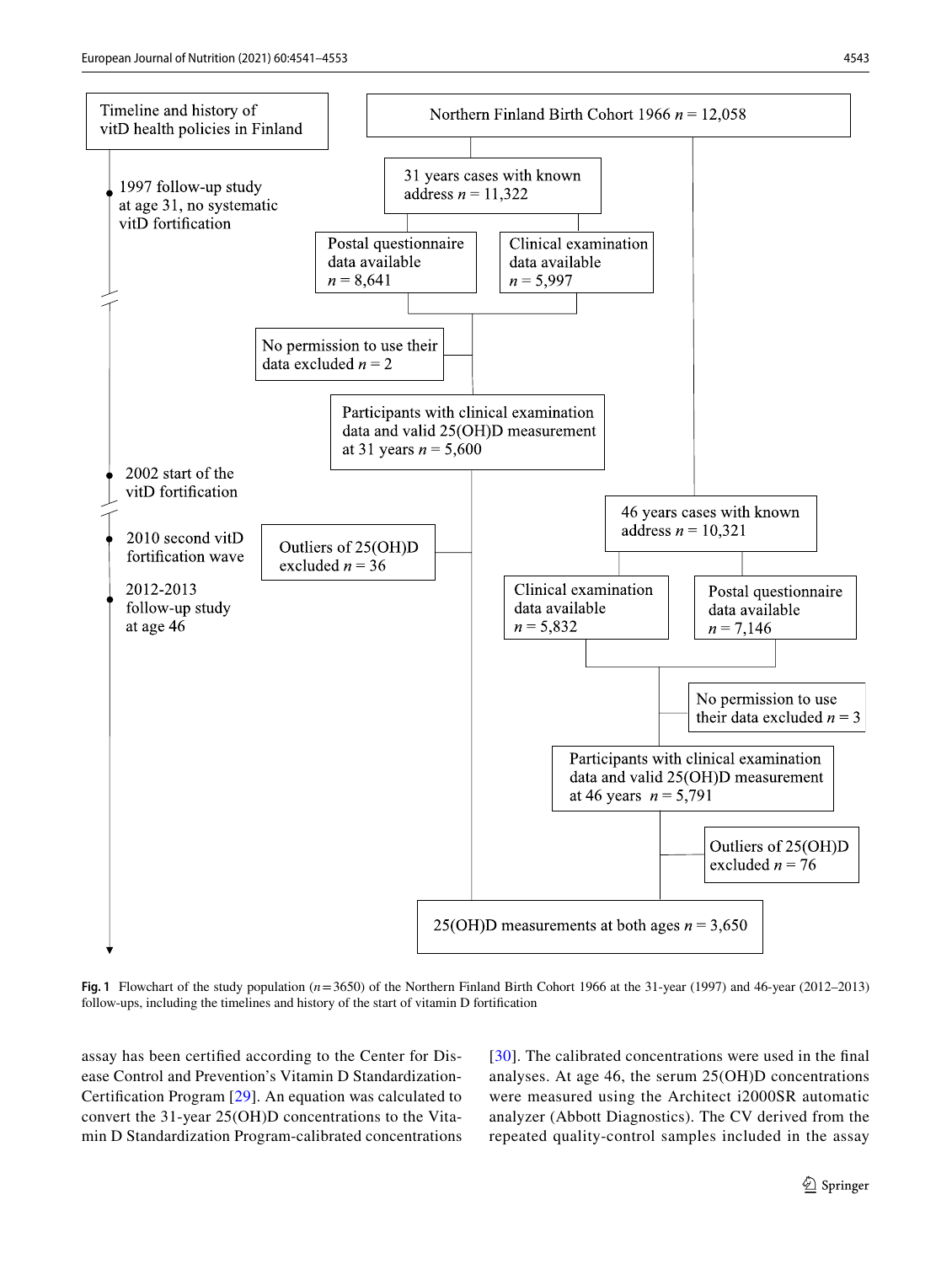with the study samples were calculated. The CV for the internal control samples was  $\leq 3.6\%$  across the working range.

## **Covariates**

The possible covariates for the study were selected according to the literature in the feld, our own testing and other specific factors related to the present study [[23](#page-10-21), [31\]](#page-11-0). For ages 31 and 46 years, we had information regarding the participants' BMI, marital status, occupational and educational status, physical activity, smoking, alcohol consumption, season of blood sampling sample collection, and latitude of residence. In addition, for age 46 years, we had the information regarding VitD intake from diet and the use of VitD supplements.

During the clinical examinations at both timepoints, the participants' height (cm) and weight (kg) while wearing light clothing were measured by well-trained nurses. BMI  $(kg/m<sup>2</sup>)$  was calculated using height and weight [[32](#page-11-1)]. The information from the postal questionnaires was used when the measured weight and height were missing [\[33\]](#page-11-2). The self-reported and clinically measured BMI were verifed as providing similar results [\[33](#page-11-2)].

From the postal questionnaires: Marital status was categorized as married (including married and cohabiting) and unmarried (not cohabiting/married, divorced, widowed). Occupational status was categorized as upper-level employees, lower-level employees/entrepreneurs, manual workers/ farmers, and non-workers by current occupational status. Educational status was defned and categorized into three groups, namely, basic, secondary, and higher level, based on the information in the postal questionnaires. Physical activity was calculated based on the frequency and duration of leisure time activities [\[34\]](#page-11-3) as metabolic equivalent of task (MET) scores in hours per week [\[34\]](#page-11-3). Smoking status was categorized as non-smokers, occasional/former smokers, and active smokers. Alcohol intake was calculated as g/day (d) based on the consumption of beer, wine, and spirits in 6 months prior to completing the questionnaire [\[35](#page-11-4)]. Alcohol intake was further categorized as abstainers (0 g/d), lowrisk drinking ( $\leq 40$  g/d for males and  $\leq 20$  g/d for females) and high-risk drinking  $(>40 \text{ g/d}$  for males and  $>20 \text{ g/d}$  for females) [\[36](#page-11-5)].

Season of blood sampling was defned based on the date of the participants' clinical examinations at ages 31 and 46. The seasons were categorized as low VitD season (November–May) and high VitD season (June–October) [\[37\]](#page-11-6). At age 46, blood samples were obtained throughout the year, but at age 31, clinical examinations were not performed in February and March due to the holiday season in Finland.

Latitude was defned by the participants' residence at the time of the follow-up studies in 1997 and 2012–2013. This information was collected from the Finnish population register center and categorized as 60° N (Helsinki and other provinces of middle and southern Finland), 65° N (the city of Oulu), and  $\geq 65^{\circ}$  N (other northernmost provinces of Oulu and Lapland) [[23](#page-10-21)].

The participants' dietary intake of VitD at the age of 46 was evaluated based on a food frequency questionnaire assessing frequency of food consumption during the preceding 6 months, as previously described in detail [[38,](#page-11-7) [39\]](#page-11-8). Briefy, the National Food Composition Database in Finland, which is maintained by the National Institute for Health and Welfare [[12](#page-10-10)], was used to evaluate VitD consumption from dairy products, spreadable fats, and fish.

- The consumption of dairy products was established from the question "How many glasses (0.2 L) do you usually drink/eat per day of: 1. Milk, 2. Sour milk, 3. Other dairy products (e.g., yoghurt, other fermented milk products, ice cream)?" All dairy products except cheese were estimated to contain 1 µg of VitD per 100 g [[12](#page-10-10), [17,](#page-10-15) [38](#page-11-7), [40](#page-11-9)].
- The VitD content in fat spreads varies according to spread types: butter and organic butter contain 0  $\mu$ g/g of VitD, vegetable oil spreads and plant-based sterol and stanol margarines 0.2 µg/g, and vegetable oil mixtures 0.1 µg/g. The consumption of fat spreads was established from the answers to the questions: "What type of bread spread do you usually use?" "How many times do you eat bread per day?" and "How much spread do you put on a slice of bread?"
- A serving of fish (approximately 150 g) was estimated to contain 13.4 µg of VitD based on information regarding the 10 most consumed fsh from the Finnish National Food Composition Database [\[12\]](#page-10-10). If fish was eaten almost daily, the VitD dose was approximated to be 13.4 µg/d; if twice a week, 3.8 µg/d; and if once a week,  $1.9 \mu g/d$ . Less than that was estimated to be  $0 \mu g$ of VitD [\[12,](#page-10-10) [38](#page-11-7)].

We estimated the use of VitD supplements at the age of 46 using the following information from the postal questionnaires:

- The name of the product,
- The VitD content of the product informed by the participant, or if missing, by the product manufacturer,
- The number of tablets per day,
- The frequency of supplementation; the frequency of supplementation was estimated as "regular use" if the participant answered that they used VitD daily or regularly. All other answers (every other day, twice a week, during dark time, etc.) were considered "irregular."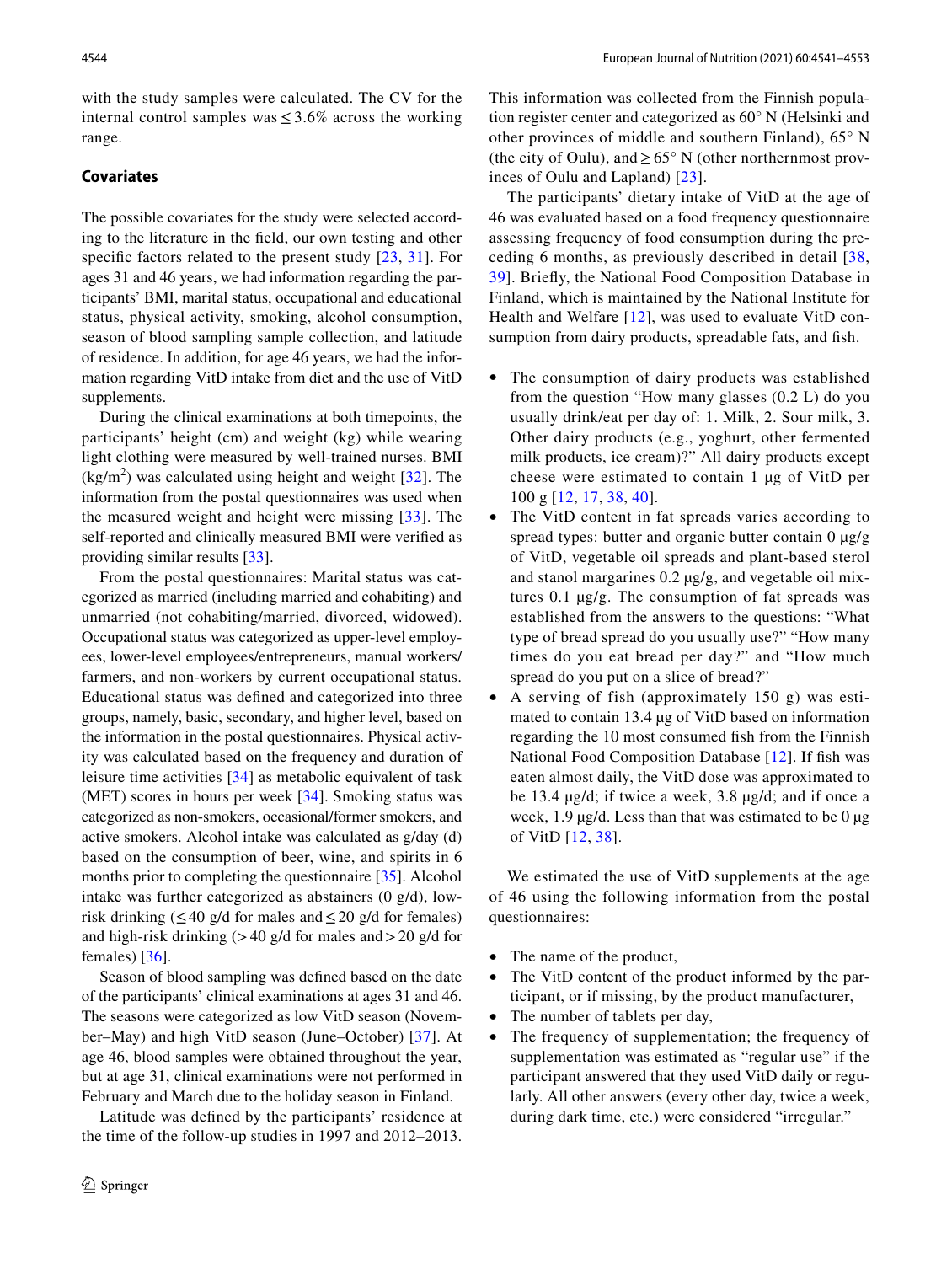We included all VitD-containing supplements, including multivitamins, calcium, and omega-3 supplements. In cases where the VitD content was missing, it was estimated using the name of the product and the VitD content informed by the product manufacturer. The question regarding the use of vitamins, nutritional supplements, and medications was open-ended, missing information were classifed as "nonusers". Participants who indicated the frequency of VitD supplementation were included even if the dose of the VitD supplement was missing  $(n=76)$ .

To control for the efect of diferent covariates on serum 25(OH)D, we standardised the measures of serum 25(OH) D as z-scores adjusting for sex, seasonal, geographical and technical variation (batch correction only for 31-year measurements). The z-scores were formed separately in the diferent combinations of the categories of the aforementioned variables. The resulting z-scores were combined into one variable, and these z-score variables for the 31- and 46-year 25(OH)D concentrations were used in the regression analysis.

#### **Statistical analyses**

The normal distribution of the continuous variables was assessed visually using histograms with normality curves. To assess diferences by VitD status groups and time, we used Pearson's Chi-square test for categorical variables, one-way analysis of variance for normally distributed continuous variables and Kruskal–Wallis test for the non-parametric continuous variables. To study the diferences in VitD intake characteristics between the sexes, we used an independent samples *t* test, Pearson's Chi-squared test, and the Mann–Whitney *U* test.

To assess the effect of different covariates on 25(OH)D, we performed a multivariable linear regression analysis with 46-year 25(OH)D z-score as the dependent variable and the intakes of fluid dairy products, fat spreads and fish, supplement use, BMI and 31-year 25(OH)D *z* score as independent variables. We tested for marital status, physical activity, smoking, alcohol consumption, occupational and education variables and their relevant two-way interactions in the model, but no interaction was found, and their effects did not change the estimates of the other variables in the model. As a sensitivity analysis, we ran a similar regression analysis including the outlier data and an another with exclusion of females using oral contraceptives and hormonal replacement therapy (Online resource 2), since there is evidence for a difference in 25(OH)D among this group [[23,](#page-10-21) [24](#page-10-22)].

The statistical analyses were performed using IBM SPSS Statistics for Windows, Version 25 (IBM Corp. Armonk, NY). Figure [1](#page-2-0) was executed using CorelDRAW Graphics Suite 2019, Version 21.0.0.593 (Corel Corporation, Canada) and Figs. [2](#page-4-0) and [3](#page-5-0) using GraphPad Prism Version 8.0.1.244 (GraphPad Software, San Diego).

## **Results**

#### **VitD status in NFBC1966**

The descriptive characteristics of the studied population at ages 31 (in 1997) and 46 (in 2012–2013) and the diferences by VitD status group are shown in Table [1.](#page-6-0) BMI decreased and physical activity increased towards the highest VitD status group, and the magnitude of the diference between the lowest and the highest VitD status



<span id="page-4-0"></span>**Fig. 2** Monthly variations in serum 25(OH)D concentrations at ages 31 (1997) and 46 years (2012–2013) in the Northern Finland Birth Cohort 1966. \*Dashed line showing the mean of all the 25(OH)D measurements at 31 and 46 years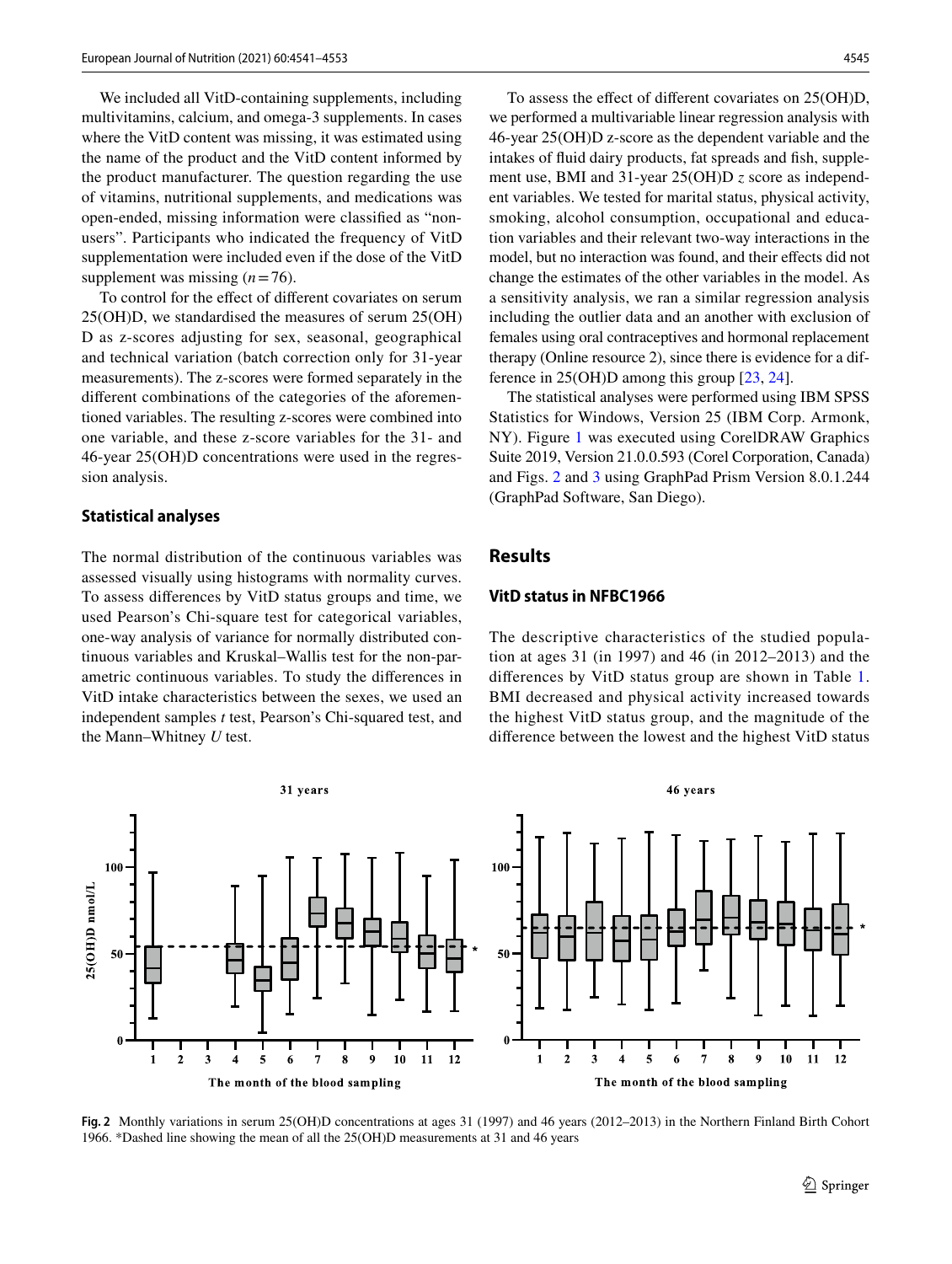

<span id="page-5-0"></span>**Fig.** 3 Results of the multivariable linear regression analyses of the 25(OH)D *z* score with different exposures at age 46 (2012–2013) in the Northern Finland Birth Cohort 1966. For VitD supplementation, no VitD supplementation was used as a reference category

groups was larger at 46 years compared with 31 years. A higher proportion of measurements was taken during the high VitD season at 31 years, whereas it was the opposite at 46 years: a higher proportion of measurements were taken during the low VitD season.

The VitD status of the studied population (Table [2\)](#page-7-0) showed that, on average, serum 25(OH)D concentrations increased by 10.6 nmol/L (SD 24.4) during the follow-up. The prevalence of  $25(OH)D < 50$  nmol/L decreased nearly by half (42.7% at age 31 and 23.5% at age 46). In addition,  $25(OH)D > 75$  nmol/L doubled from 31 to 46 years. Those having serum  $25(OH)D < 30$  nmol/L at 31 years, had the highest increase in 25(OH)D in the follow-up compared with the other VitD status groups: the change in serum 25(OH)D was 34.9, 21.9, 4.5, -13.8 nmol/L from the lowest to the highest VitD status group  $( $30, 30-50, 50-75,$$ and>75 nmol/L, respectively).

Figure [2](#page-4-0) demonstrates the monthly variations in serum 25(OH)D concentrations at both timepoints. The mean seasonal diference in the serum 25(OH)D concentrations between the summer and winter months was 17.2 nmol/L at age 31: the mean in the winter months was 43.6 nmol/L (SD 15.4) and in the summer months 60.8 (SD 17.2). At age 46, this diference was reduced to 8.3 nmol/L: the mean in winter was 61.7 nmol/L (SD 19.7) and in summer, 69.0 nmol/L (SD 18.0). When comparing the 31- and 46-year data, we observed that the serum 25(OH)D concentrations increased by 41.6% in the winter months and 13.4% in the summer months during the 15-year follow-up period.

#### **Intake of VitD from diet and supplementation**

Table [3](#page-7-1) shows the contribution of dietary intake of VitD and the use of VitD supplements to serum 25(OH)D concentrations at age 46. The total VitD intake from diet, estimated from fortifed dairy products, fortifed fat spreads, and fish was on average  $11.0 \mu g/d$  (SD 5.8), of which 6.0 µg/d came from fortifed dairy products, 4.3 µg/d from fortifed fat spreads, and 2.0 µg/d from fsh. As a supplementary analysis, we tested for the diferences in the intake of VitD between the sexes. The results are shown in the Online Resource 4. The estimated intake of VitD from the diet was higher in males than in females  $(12.3 \mu g)$ vs. 10.1 µg, respectively, *P*<0.001; Online Resource 4).

When comparing the intake of dietary VitD at 46 years, we observed diferences by VitD status group: the intake of VitD from total nutrition (*P* < 0.001), fortifed dairy products ( $P < 0.001$ ), and fish ( $P < 0.027$ ) was lowering towards the lowest VitD status group. There was no signifcant diference in VitD intake from fortifed fat spreads between the VitD status groups. When the intakes of VitD from fortifed dairy products and fat spreads were analyzed as quartiles, we observed a dose–response relationship between serum 25(OH)D concentrations and fortifed dairy intake quartiles (60.4, 63.2, 65.0, and 68.8 nmol/L, *P*<0.001, from the lowest to the highest quartile). Regarding the fortifed fat spread intake quartiles, no evidence for a signifcant diference in VitD status was observed (66.1, 63.8, 64.0, and 64.9 nmol/L,  $P = 0.14$ , respectively).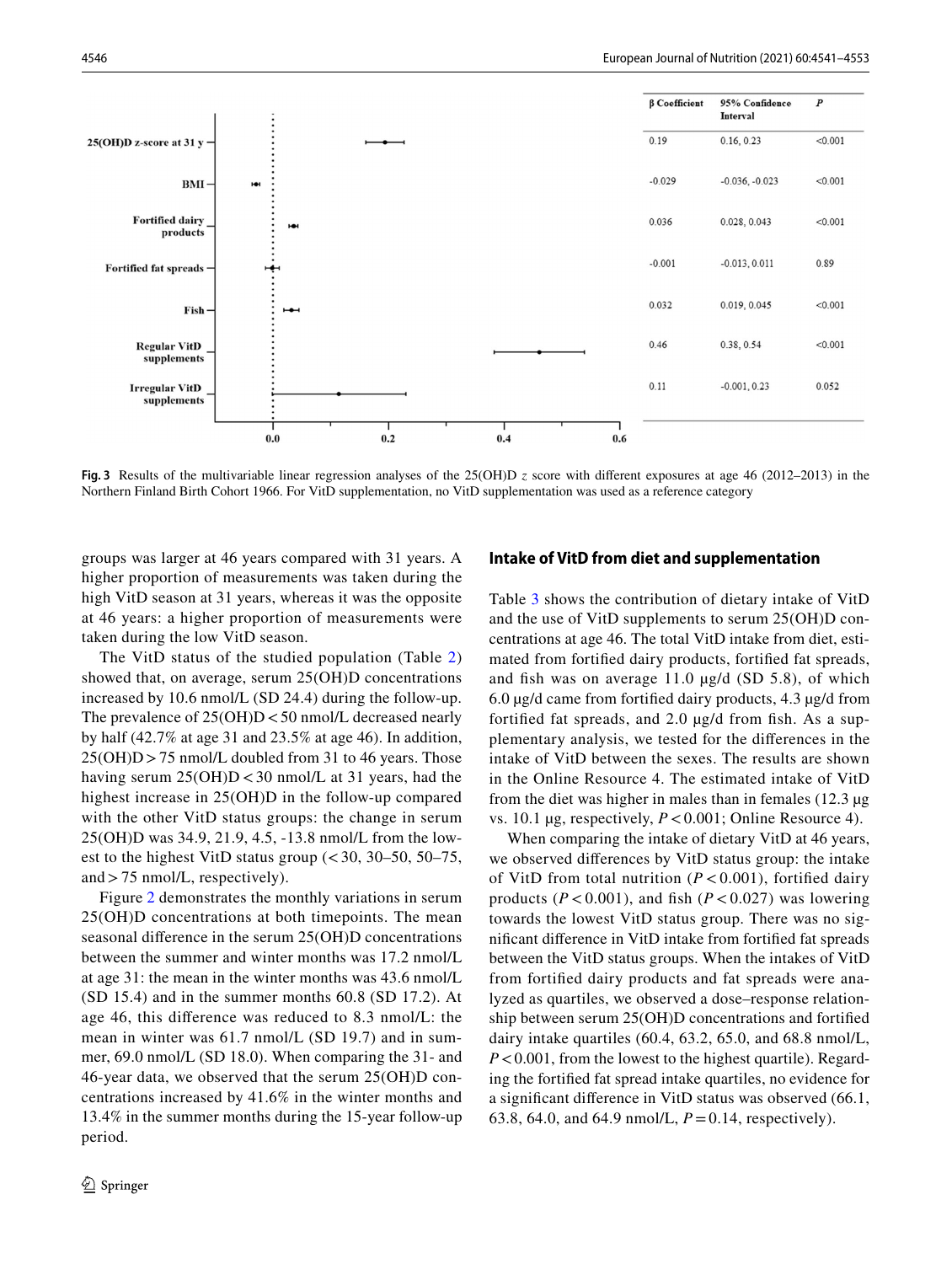|                                                                              |                | $(n=3541-3650)$<br>31 years |                |                |       |                | $(n=3462-3650)$<br>46 years |                |                |               |
|------------------------------------------------------------------------------|----------------|-----------------------------|----------------|----------------|-------|----------------|-----------------------------|----------------|----------------|---------------|
|                                                                              | &50            | $30 - 50$                   | $50 - 75$      | $>75$          | P,    | < 30           | $30 - 50$                   | $50 - 75$      | >75            | P,            |
| Females <sup>a</sup> , % $(n)$                                               | 60.7 (210)     | 55.3 (671)                  | 56.7 (897)     | 54.0 (276)     | 0.23  | 51.1 (47)      | 55.2 (422)                  | 55.9 (972)     | 57.9 (610)     | 0.445         |
| Marital status <sup>a</sup> , $\%$ $(n)$                                     |                |                             |                |                | 0.97  |                |                             |                |                | 0.016         |
| Married                                                                      | 75.4 (258)     | (903)<br>75.1               | 75.0 (1,176)   | 74.1 (375)     |       | 73.3 (63)      | 75.3 (545)                  | 79.4 (1,319)   | 81.0 (825)     |               |
| Unnarried                                                                    | 24.6 (84)      | (300)<br>24.9               | 25.0 (391)     | 25.9 (131)     |       | 26.7 (23)      | 24.7 (202)                  | 20.6 (343)     | 19.0 (193)     |               |
| Occupational status <sup>a</sup> , % (n)                                     |                |                             |                |                | 0.03  |                |                             |                |                | 0.27          |
| Higher level employee                                                        | 18.2 (59)      | (258)<br>21.8(              | 17.0 (261)     | 16.7 (83)      |       | 10.7(9)        | 18.2(131)                   | 17.9 (295)     | 18.2 (184)     |               |
| Lower level employee/entrepreneur                                            | 41.2 (134)     | 40.2 (475)                  | 41.6 (640)     | 41.0 (204)     |       | 31.0 (26)      | 29.0 (209)                  | 28.3 (467)     | 27.9 (282)     |               |
| Manual worker/farmer                                                         | 30.2 (98)      | 27.1 (321)                  | 27.4 (421)     | 28.1 (140)     |       | 52.4(44)       | 46.0 (332)                  | 49.6 (819)     | 48.8 (493)     |               |
| Not working                                                                  | 10.5(34)       | (129)<br>10.9(              | 14.0 (215)     | 14.3 (71)      |       | 6.0(5)         | 6.8(49)                     | 4.2(70)        | 5.1 (52)       |               |
| $\text{BMI}^{\text{b}}, \text{kg/m}^2$                                       | $24.6 \pm 4.2$ | $24.5 \pm 4.0$              | $24.6 \pm 4.2$ | $23.9 \pm 3.4$ | 0.013 | $27.9 \pm 5.4$ | $28.2 \pm 5.5$              | $26.8 \pm 4.7$ | $25.8 \pm 4.2$ | 0.001         |
| Physical activity <sup>b,c</sup> , MET hours/week, median<br>(QR)            | 10.2(13.4)     | 10.9(15.8)                  | 11.9 (17.7)    | 12.9(19.7)     | 0.007 | 10.1(21.9)     | 11.9 (16.5)                 | 13.1 (16.8)    | 15.6 (18.8)    | ${}_{0.001}$  |
| Smoking <sup>a</sup> , % $(n)$                                               |                |                             |                |                | 0.84  |                |                             |                |                | 0.001         |
| Non-smoker                                                                   | 49.1 (168)     | 601<br>50.3 <sub>0</sub>    | 47.4 (740)     | 49.5 (251)     |       | 43.0 (37)      | 53.9 (387)                  | 55.4 (914)     | 54.9 (554)     |               |
| Former smoker                                                                | 26.3 (90)      | 25.3 (302)                  | 27.5 (430)     | 26.4 (134)     |       | 20.9 (18)      | 25.8 (185)                  | 26.9 (444)     | 29.6 (299)     |               |
| Current smoker                                                               | 24.6 (84)      | 24.5 (293)                  | 25.1 (392)     | 24.1 (122)     |       | 36.0 (31)      | 20.3 (146)                  | 17.6 (291)     | 15.5 (156)     |               |
| Alcohol consumption <sup>a, <math>\frac{a}{b}</math></sup> $\frac{a}{c}$ (n) |                |                             |                |                | 0.015 |                |                             |                |                | 0.001         |
| Abstainer                                                                    | 11.9(40)       | 11.4 (134)                  | 9.2 (140)      | 6.2(31)        |       | 12.8(11)       | 12.0(87)                    | 10.9 (182)     | 8.3 (85)       |               |
| Low-risk drinker                                                             | 83.8 (280)     | (996)<br>84.5 (             | 85.6 (1,306)   | 87.8 (441)     |       | 68.6 (59)      | 78.4 (569)                  | 82.1 (1,366)   | 85.0 (870)     |               |
| High-risk drinker                                                            | 4.2 (14)       | 4.2 (49)                    | 5.2 (80)       | 6.0(30)        |       | 18.6 (16)      | 9.6 (70)                    | 7.0 (116)      | 6.7(69)        |               |
| Season of the blood sampling <sup>a,e</sup> , % $(n)$                        |                |                             |                |                | 0.001 |                |                             |                |                | ${}_{<0.001}$ |
| High VitD season                                                             | 24.9 (86)      | 39.5 (475)                  | 77.5 (1,216)   | 89.0 (455)     |       | 13.0 (12)      | 26.3(201)                   | 44.7 (778)     | 51.4(541)      |               |
| Low VitD season                                                              | 75.0 (260)     | 60.5 (728)                  | 22.5 (354)     | 11.0 (56)      |       | 86.2 (81)      | 73.7 (564)                  | 55.3 (962)     | 48.6 (512)     |               |
| Latitude <sup>a, <i>%</i> <math>(n)</math></sup>                             |                |                             |                |                | 0.001 |                |                             |                |                | ${}_{<0.001}$ |
| $\mathrm{N_{\circ}}$ 09                                                      | 16.5(57)       | 20.5 (249)                  | 12.7 (201)     | 7.6 (39)       |       | 17.4(16)       | 15.4(118)                   | 18.7 (325)     | 24.0 (253)     |               |
| N°59                                                                         | 16.5(57)       | 20.1 (244)                  | 21.0 (332)     | 24.5 (125)     |       | 27.2 (25)      | 32.5 (249)                  | 28.5 (496)     | 26.4 (278)     |               |
| $\rm N_{\circ}$ $\rm S9 \leq$                                                | 67.0 (232)     | 59.3 (719)                  | 66.3 (1,048)   | 67.8 (346)     |       | 55.4(51)       | 52.0 (398)                  | 52.8 (919)     | 49.6 (522)     |               |

*MET* metabolic equivalent of task MET metabolic equivalent of tas

<span id="page-6-0"></span><sup>a</sup>Differences between the groups were tested using Pearson's Chi-squared test for categorical variables <sup>a</sup>Differences between the groups were tested using Pearson's Chi-squared test for categorical variables

<sup>b</sup>Differences between the groups were tested using one-way analysis of variance for normally distributed and the Kruskal-Wallis test for non-parametric continuous variables **DDifferences between the groups were tested using one-way analysis of variance for normally distributed and the Kruskal–Wallis test for non-parametric continuous variables** "The MET physical activity scores in hours per week (frequency and duration of leisure time activities) cThe MET physical activity scores in hours per week (frequency and duration of leisure time activities)

<sup>d</sup>Alcohol intake: abstainer (0 g/d), low-risk drinker (males  $\leq$ 40 g/d, females  $\leq$  20 g/d), and high-risk drinker (males > 40 g/d, females > 20 g/d) dAlcohol intake: abstainer (0 g/d), low-risk drinker (males≤40 g/d, females≤20 g/d), and high-risk drinker (males>40 g/d, females>20 g/d)

High VitD season: summer (1 June-30 August) and autumn (1 September-31 October). Low vitamin D season: winter (1 November-31 March) and spring (1 April-31 May) eHigh VitD season: summer (1 June–30 August) and autumn (1 September–31 October). Low vitamin D season: winter (1 November–31 March) and spring (1 April–31 May)

Latitude: 60°N, Helsinki and surrounding areas; 65°N, the city of Oulu; > 65°N, the northernmost provinces of Oulu and Lapland fLatitude: 60°N, Helsinki and surrounding areas; 65°N, the city of Oulu;>65°N, the northernmost provinces of Oulu and Lapland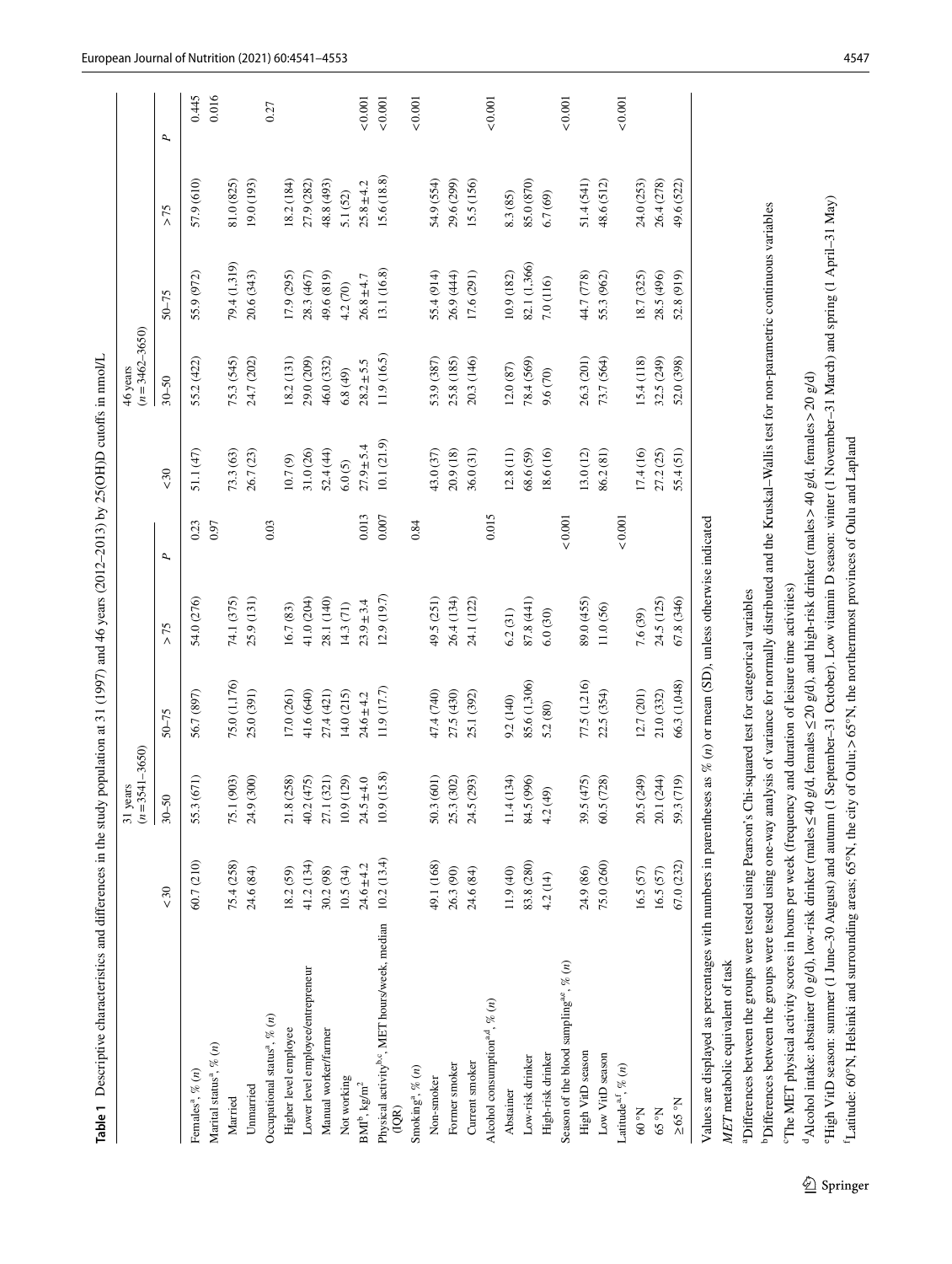|                        | 31 years $(n=3650)$ | 46 years ( $n = 3650$ ) |
|------------------------|---------------------|-------------------------|
| $25(OH)D$ , nmol/L     | $54.2 + 18.5$       | $64.8 + 19.4$           |
| Prevalence, $\%$ $(n)$ |                     |                         |
| $<$ 30 nmol/L          | 9.5(346)            | 2.5(92)                 |
| $30 - 50$ nmol/L       | 33.2 (1,213)        | 21.0(765)               |
| $50 - 75$ nmol/L       | 43.3 (1,581)        | 47.7 (1,740)            |
| $> 75$ nmol/L          | 14.0(510)           | 28.8 (1,053)            |

<span id="page-7-0"></span>**Table 2** 25(OH)D status of the study population

Values are displayed as mean (SD) or percentages with numbers in parentheses as % (*n*)

*25(OH)D* 25-hydroxyvitamin D

VitD supplements were used by a quarter of the study population (25.8%) at age 46 (Table [3](#page-7-1)). Among this population, 71.5% used supplements regularly and 28.5% irregularly. Regular supplementation use was more common in the > 75 nmol/L (29.4%) and the 50–75 nmol/L (16.6%) groups compared with VitD status groups with 25(OH) D < 50 nmol/L (12.8%,  $P$  < 0.001). The frequency of regular use of VitD supplements in females was higher compared with males (24.5% vs*.* 10.8%, *P*<0.001; Online Resource 4). The median dose of VitD supplementation in the study population at 46 years was 10.0 µg (IQR 12.5). The dose of VitD supplementation increased by the VitD status group (Table [3\)](#page-7-1).

#### **Predictors of VitD status at 46 years**

Figure [3](#page-5-0) shows the results of the multivariable linear regression model, which was conducted to examine the independent association of multiple predictors of VitD status at 46 years. The 25(OH)D z-score (standardized for sex,

season and latitude) at 46 years was positively predicted by the intake of fortifed dairy products, fsh intake, and regular use of VitD supplements. The reported intake of fortifed fat spreads was not associated with the 46-year 25(OH)D z-score. The 46-year 25(OH)D *z* score was negatively associated with BMI, while the association with the 31-year  $25(OH)D$  *z* score was positive. The coefficient of determination  $(R^2)$  for the model was 0.16.

## **Discussion**

The present study represents one of the largest follow-up studies on VitD status from a longitudinal birth cohort and describes the efect of a national health policy among a middle-aged general population. According to our results, the population's mean serum 25(OH)D concentration was improved by 10.6 nmol/L (SD 24.4) at 46 years (1997) compared to 31 years (2012–2013), likely refecting the initiation of the food fortifcation policy in Finland.

We observed that the prevalence of serum 25(OH)D concentrations  $<$  50 nmol/L decreased from 42.7 to 23.5% and  $<$  30 nmol/L (indicating vitD deficiency [[14](#page-10-12)]) from 9.5% to 2.5% during the 15 years of follow-up. The highest increase in serum 25(OH)D was found among those participants having the lowest VitD status at baseline, which is refecting the efectiveness of the food fortifcation program. In addition, seasonal diferences in mean 25(OH)D concentrations were reduced at the 46-year follow-up, and most of the study population maintained 25(OH)D concentration  $\geq$  50 nmol/L throughout the year. This follows the trend reported in a Finnish study based on Health 2000 and 2011 (H2000–2011) samples  $[18]$  $[18]$ , which reported a decrease in the prevalence of  $25(OH)D < 50$  nmol/L from

<span id="page-7-1"></span>**Table 3** Vitamin D intake from diet and the use of VitD supplements at 46 years and the diferences by 25(OH)D cutofs in nmol/L

|                                                                | $\boldsymbol{n}$ | $Mean + SD$   | <30           | $30 - 50$     | $50 - 75$     | > 75          | $\boldsymbol{P}$ |
|----------------------------------------------------------------|------------------|---------------|---------------|---------------|---------------|---------------|------------------|
| Total nutrition <sup>a</sup> , $\mu$ g/d                       | 3638             | $11.0 + 5.8$  | $8.9 + 18.7$  | $9.6 + 5.1$   | $11.4 + 6.1$  | $11.6 + 5.8$  | < 0.001          |
| Fortified dairy products <sup>a</sup> , µg/d                   | 3555             | $6.0 \pm 4.1$ | $4.3 \pm 3.9$ | $5.0 \pm 3.4$ | $6.3 \pm 4.4$ | $6.6 \pm 4.0$ | < 0.001          |
| Fortified fat spreads <sup>a</sup> , µg/d                      | 2766             | $4.3 \pm 2.6$ | $4.4 \pm 2.7$ | $4.2 + 2.5$   | $4.4 \pm 2.8$ | $4.1 \pm 2.5$ | 0.054            |
| Fish <sup>a</sup> , $\mu$ g/d                                  | 3384             | $2.0 + 2.4$   | $1.4 + 2.0$   | $1.8 + 2.2$   | $2.0 + 2.4$   | $2.2 + 2.5$   | 0.001            |
| Use of supplements <sup>b</sup> , $\%$ ( <i>n</i> )            | 3650             |               |               |               |               |               | < 0.001          |
| Regular                                                        |                  | 18.5 (672)    | 3.3(3)        | 9.5(73)       | 16.5(288)     | 29.4 (310)    |                  |
| Irregular                                                      |                  | 7.3(268)      | 4.3(4)        | 5.3(40)       | 7.8(135)      | 8.5(89)       |                  |
| N <sub>0</sub>                                                 |                  | 74.2 (2,708)  | 92.4(85)      | 85.2 (652)    | 75.7 (1,317)  | 62.1(654)     |                  |
| Supplementation dose <sup>a</sup> , $\mu$ g/d,<br>median (IOR) | 866              | 10.0(12.5)    | 4.4(17.5)     | 10.0(10)      | 10.0(12.5)    | 16.3(20.0)    | < 0.001          |

Values are displayed as mean (SD) or percentages with numbers in parentheses as % (*n*), unless otherwise indicated

a Diferences between the groups were tested using one-way analysis of variance for normally distributed and Kruskal–Wallis test for the nonparametric continuous variables

<sup>b</sup>Differences between the groups were tested using Pearson's Chi-squared test for categorical variables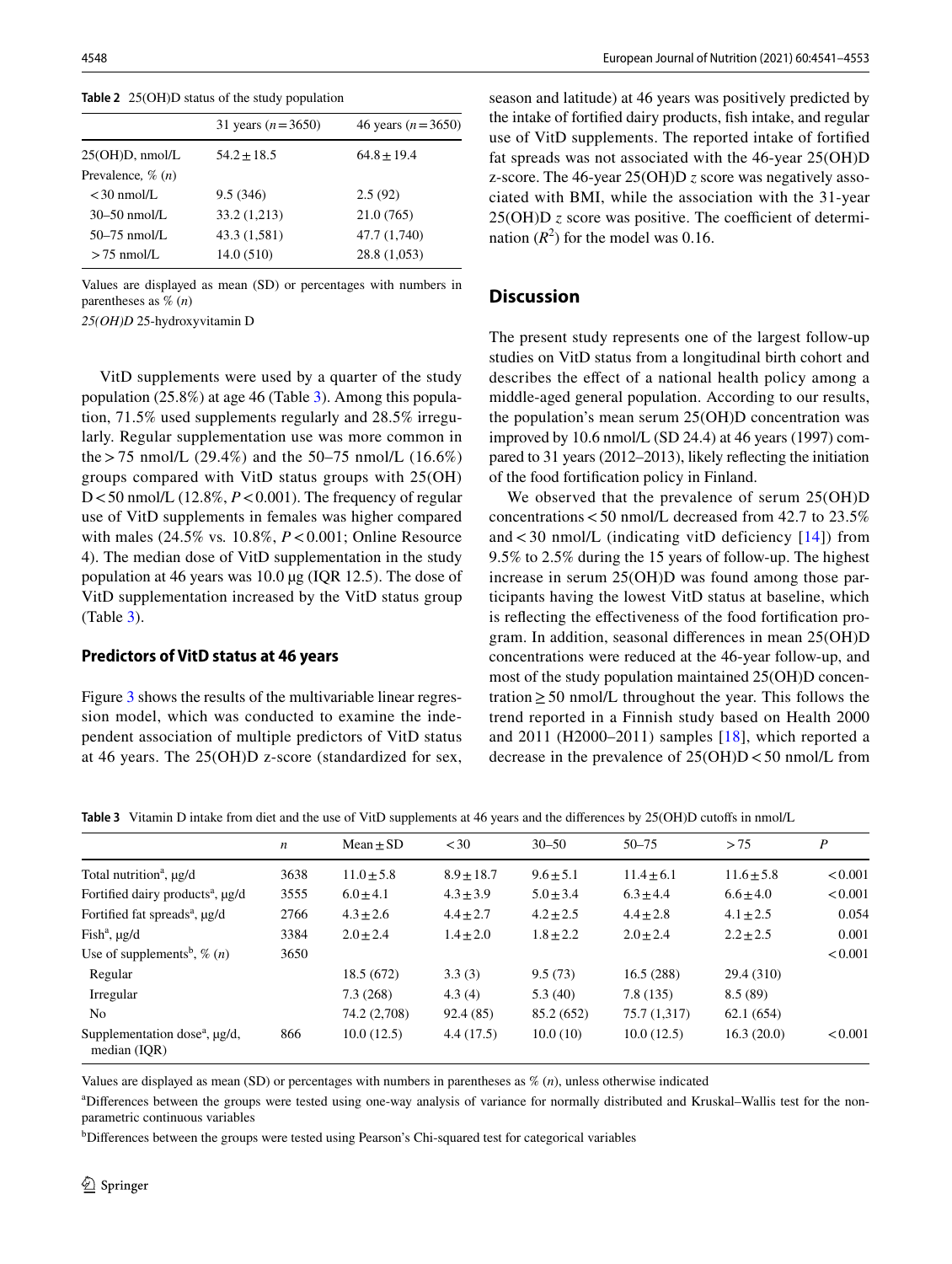55.7 to 9.1%. The diference in the prevalence of serum  $25(OH)D < 50$  nmol/L between these studies might be partly explained by a higher proportion of sampling conducted during the summer months in the H2011 survey compared with the NFBC1966 study, as well as with a higher percentage of the population from Northern Finland in our sample.

In contrast to the observations in Finland, another recent study from Northern Sweden found no clear time trend in serum 25(OH)D concentrations from [19](#page-10-17)86 to 2014 [19]. Relatively stable longitudinal 25(OH)D concentrations have also been described from Norway [[20\]](#page-10-18), the Longitudinal Aging Study Amsterdam [\[41\]](#page-11-10), and three studies from the US [\[42](#page-11-11)[–44\]](#page-11-12), although notable seasonal variations were reported [[20,](#page-10-18) [41](#page-11-10)]. To compare with other Nordic countries, the fortifcation policies have not been as systematic as in Finland, which might be explaining the diferences in the change of VitD status (Online resource 1).

In addition to the national food fortifcation policy in Finland, many health information campaigns were communicating effectively about the beneficial effects of VitD. Nowadays, many people adhere to recommendations regarding VitD supplementation. In our sample, VitD supplementation was used by 26% of the population at 46 years, whereas the Finnish H2000–2011 study reported an increase from 11 to 41% [[18](#page-10-16)]. Regular supplementation use had a signifcant efect on serum 25(OH)D concentration compared to no supplementation (an increase of 0.5 SD in regular supplement users vs. no supplement). It is noteworthy that in our questionnaire, the use of VitD supplementation was queried via an open-ended question ["In this section, write down the names, strengths and dosages of the medicines you are using. Do you use these medicines regularly or on a needs basis, and for which purpose? (on-the-shelf drugs, prescription drugs, ointments, vitamins and food supplements)"], which may have led to an underestimation of supplementation consumption. In addition, in the H2011 survey, the mean age of the population was higher (56 years), which may explain the diference we reported. Indeed, the use of supplements is usually more common in older age groups [\[18\]](#page-10-16). Our study population was mainly located in Northern Finland, whereas in the H2000–2011 study, the subjects were mainly from Southern Finland, suggesting possible diferences in behavior and habits by region.

The mean intake of VitD from diet in our study population was 11.0 µg/d, which exceeds the Finnish and Nordic nutrition recommendations (10  $\mu$ g/d) [[14,](#page-10-12) [15\]](#page-10-13). This is a sign of a successful fortifcation policy. Sweden and Norway are also following fortifcation policies, but the amount of VitD added has been lower compared to Finland, and the VitD intake was lower in these countries in 2010–2011 (Online resource 1) [[14](#page-10-12)]. In our study, dietary VitD was mainly obtained from milk products. We observed a dose–response efect in serum 25(OH)D concentrations across increasing

milk intake quartiles. This fnding is supported by earlier evidence [\[13\]](#page-10-11). A recent narrative review reported a positive association between the consumption of VitD fortifed milk and VitD status [[13](#page-10-11)]. In contrast, VitD from fortifed fat spreads was not associated with serum 25(OH)D concentrations in our study, which was consistent with the H2000–2011 study [[18](#page-10-16)].

The diferent efect of fortifed milk products and fat spreads on serum 25(OH)D concentrations may be the result of health and lifestyle factors related to the use of these food items. In general, it has been suggested that the consumption of dairy products is associated with an overall healthy diet and a decreased risk for several diseases, especially cardiovascular diseases, type 2 diabetes, and metabolic syndrome [\[45](#page-11-13), [46\]](#page-11-14). On the other hand, the consumption of fat spreads may be associated with unhealthier lifestyle and obesity [[47\]](#page-11-15), and our fnding may refect this diference. It can also be speculated that the diference arose, because the bioavailability of VitD is diferent between fortifed milk and fat spreads [\[48](#page-11-16), [49\]](#page-11-17). However, based on our study fndings, we could dispute whether the current strategy of adding VitD in fat spreads is benefcial in increasing serum 25(OH) D concentrations in the general population. To the best of our knowledge, the current literature does not address this question.

In line with our study fndings, there was no evidence in terms of a sex diference in VitD status according to a systematic review of observational studies published world-wide [\[50](#page-11-18)]. However, we found that males gained more VitD from their diet than females (12.3 vs. 10.1 µg, respectively), whereas females reported higher VitD supplementation than males (24.5% vs. 10.8%, respectively). This result was consistent with those of previous studies [[15](#page-10-13), [18](#page-10-16), [51\]](#page-11-19). In general, energy intake from diet is higher in males [[52](#page-11-20)], but it is noteworthy to acknowledge the diference in supplementation use.

We found the study population's 31-year 25(OH)D to be predictive of their 25(OH)D at 46 years. To our knowledge, only one study has previously observed a similar fnding in an adult population [[20\]](#page-10-18). In our multivariable linear regression model, we were able to adjust for several confounders, including diet and supplementation. Our result may indicate that individual factors (e.g., sociodemographic, lifestyle, or genetics [[53](#page-11-21)]) have an important role to play in VitD status in addition to nutrition and other VitD sources. This was shown in our fndings as well: BMI, physical activity, smoking, and alcohol consumption difered between the VitD status groups, which is in line with previous knowledge from longitudinal studies [[23](#page-10-21), [31,](#page-11-0) [54](#page-11-22), [55\]](#page-11-23). Individual biological pathways are also possibly linked to VitD status: absorption, liver and kidney function, chronic diseases, and medications. Future research is warranted to clarify these pathways and their role in individual VitD status.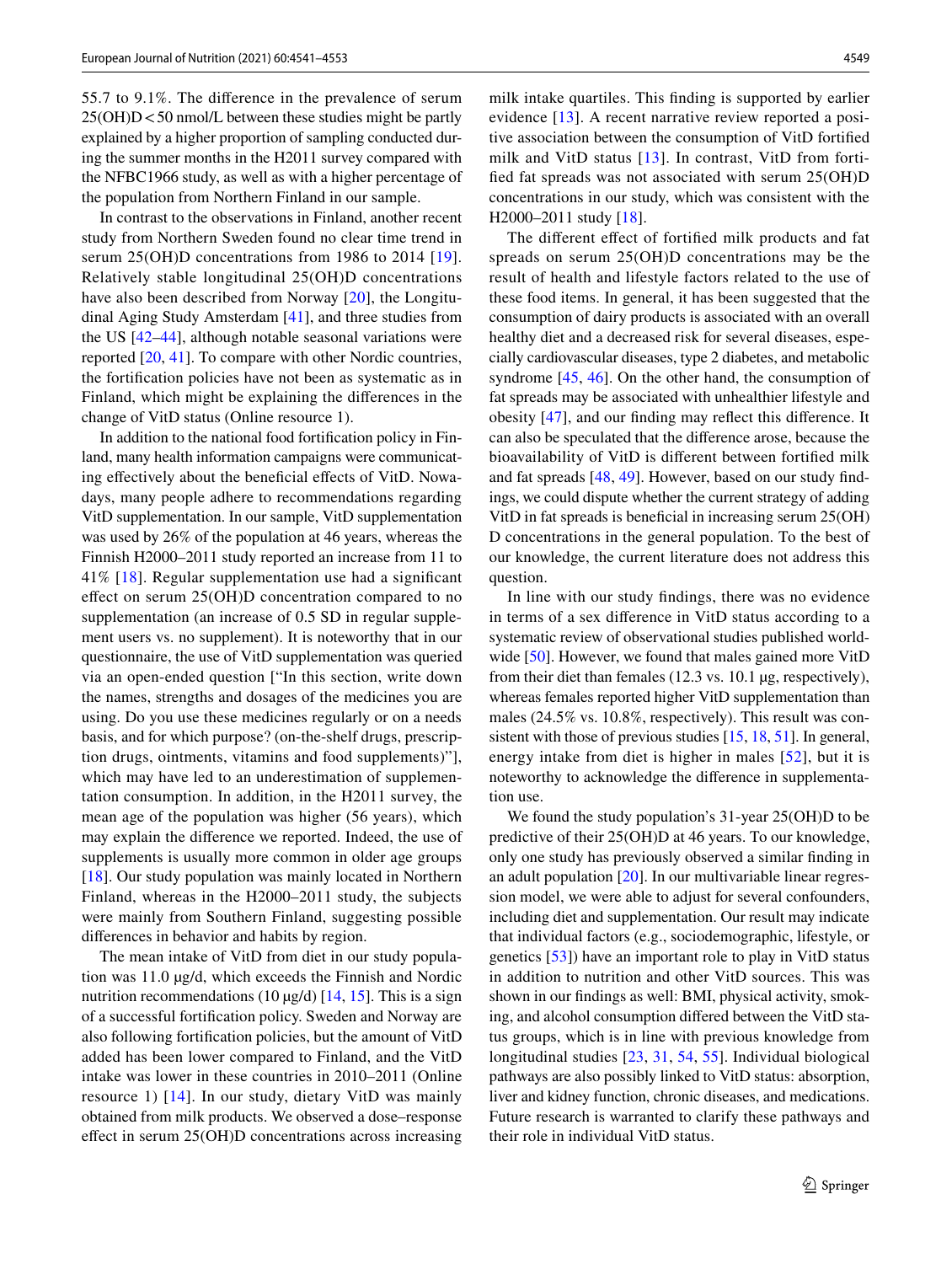Our study had multiple strengths. The study was based on a large general population-based cohort with a high participation rate and included a population from the same genetic, ethnic, and cultural backgrounds. As we were able to focus on specifc age groups, possible confounding by age was accounted for [[50](#page-11-18)]. Our findings also serve as important information for future studies investigating the efect of VitD food fortifcation on the risk for chronic diseases. In our analyses, we were able to control for several potential confounding factors that are known to be associated with serum 25(OH)D (e.g., BMI, season, and latitude) [\[23\]](#page-10-21). In addition, using a comprehensive questionnaire at 46 years, we were able to obtain information about the participants' nutrition, and supplementation use.

One of the limitations of our study was that to respect of the timing of our study to assess the efect of fortifcation, it would have been more informative to use baseline serum 25(OH)D measurements before each wave of fortifcation. In addition, we had only one measurement per timepoint. A further limitation was that we did not have precise information about the participants' supplementation use at age 31. Our supplementation data at 46 years was not concurrent with the nationwide report, but VitD supplementation was positively associated with serum 25(OH)D concentrations, so we consider the supplementation data reliable.

In conclusion, our results indicate a positive impact from the public health action on reducing the prevalence of serum  $25(OH)D < 30$  nmol/L and 50 nmol/L, and seasonal variations in VitD status among middle-aged adults in Finland. In addition to food fortifcation, regular VitD supplementation had an important effect on 25(OH)D, an increase of 0.5 SD compared to no supplementation. Although the fortifcation policy has infuenced the entire population, we observed that the 31-year 25(OH)D concentrations in 1997 independently associated with serum 25(OH)D concentrations 15 years later in 2012–2013, which might be explained by behavioural or genetic factors. Our current study fndings raise the question how to best locate the individuals who are at risk for serum 25(OH)D concentrations below 50 nmol/L and how to promote a further improvement of VitD status at population level.

**Supplementary Information** The online version contains supplementary material available at<https://doi.org/10.1007/s00394-021-02606-z>.

**Acknowledgements** The authors thank Katri Puukka, Petteri Oura, Marjukka Nurkkala, Anu Outinen-Tuuponen, Marja-Leena Kytökangas, and Heljä-Marja Surcel who contributed to this study. The authors thank all the participants of the NFBC1966 and the NFBC1966 team. The authors do not have the authority to make data public.

**Author contributions** The authors' contributions were as follows: HI and JL designed the study. HI, JL and PP performed the statistical analysis. HI and JL wrote the frst draft of the manuscript and are shared frst authors. All authors commented on previous versions of the manuscript. SS and MOmi co-supervised the paper and share the final authorship. M-RJ partially funded the study. All the authors critically read, reviewed, revised and approved the fnal manuscript.

**Funding** Open access funding provided by University of Oulu including Oulu University Hospital. Maarit Niinimäki, Marja Ojaniemi: University Hospital of Oulu and PEDEGO Research Unit, University of Oulu Research Funds. Terhi Piltonen: The Academy of Finland, the Sigrid Jusélius Foundation. Johanna Lumme: Päivikki and Sakari Sohlberg Foundation and the Health and Biosciences Doctoral Programme, HBS-DP (UniOGS, University of Oulu). Saranya Palaniswamy: Yrjö Jahnsson Foundation, Päivikki and Sakari Sohlberg Foundation and H2020-643774 iHealth-T2D, H2020-825762 EDCMET. Jussi Seppälä: South Carelia Social and Healthcare District. Sylvain Sebert, Helmi Ikonen and Marjo-Riitta Järvelin: H2020-633595 DynaHEALTH, H2020- 733206 LifeCycle, H2020-824989 EUCANCONNECT, H2020- 873749 LongITools, H2020-848158 EarlyCause, the JPI HDHL, PREcisE project, ZonMw the Netherlands no. P75416. Marjo-Riitta Järvelin: Academy of Finland grant numbers 24300796, 24302031, 285547 (EGEA); H2020-643774 iHealth-T2D, H2020-825762 EDC-MET and Medical Research Council Biotechnology and Biological Sciences Research Council PREcisE (Nutrition & Epigenome, grant reference: MR/S03658X/1), The Joint Programming Initiative a Healthy Diet for a Healthy Life (JPI HDHL/EU-H2020); ERDF European Regional Development Fund (539/2010 A31592) Karl-Heinz Herzig: H2020-633595 DynaHEALTH and H2020-643774 iHealth-T2D, H2020-825762 EDCMET.

**Availability of data and materials** NFBC data are available from the University of Oulu, Infrastructure for Population Studies. Permission to use the data can be applied for research purposes via electronic material request portal. In the use of data, we follow the EU general data protection regulation (679/2016) and Finnish Data Protection Act. The use of personal data is based on cohort participant's written informed consent at his/her latest follow-up study, which may cause limitations to its use. Please, contact NFBC project center (NFBCprojectcenter@oulu.fi) and visit the cohort website (www.oulu.fi/nfbc) for more information.

**Code availability** Code for the study is available from the corresponding author.

#### **Declarations**

**Conflict of interest** The authors declare that they have no confict of interest. The funders had no role in the design of the study, the collection, analysis, interpretation of the data, or the preparation of the manuscript.

**Ethical approval** The study was approved by the ethical committee of the Northern Ostrobothnia Hospital District and the University of Oulu. The procedures followed the 1964 Declaration of Helsinki and its later amendments.

**Consent to participate** Study protocol has been accepted by the local ethics committee. All participants have given written informed consent. It is not possible to identify the study participants.

**Consent for publication** All authors have given explicit consent to submit the article to the European Journal of Nutrition. Consent for publication has been granted from the NFBC project center.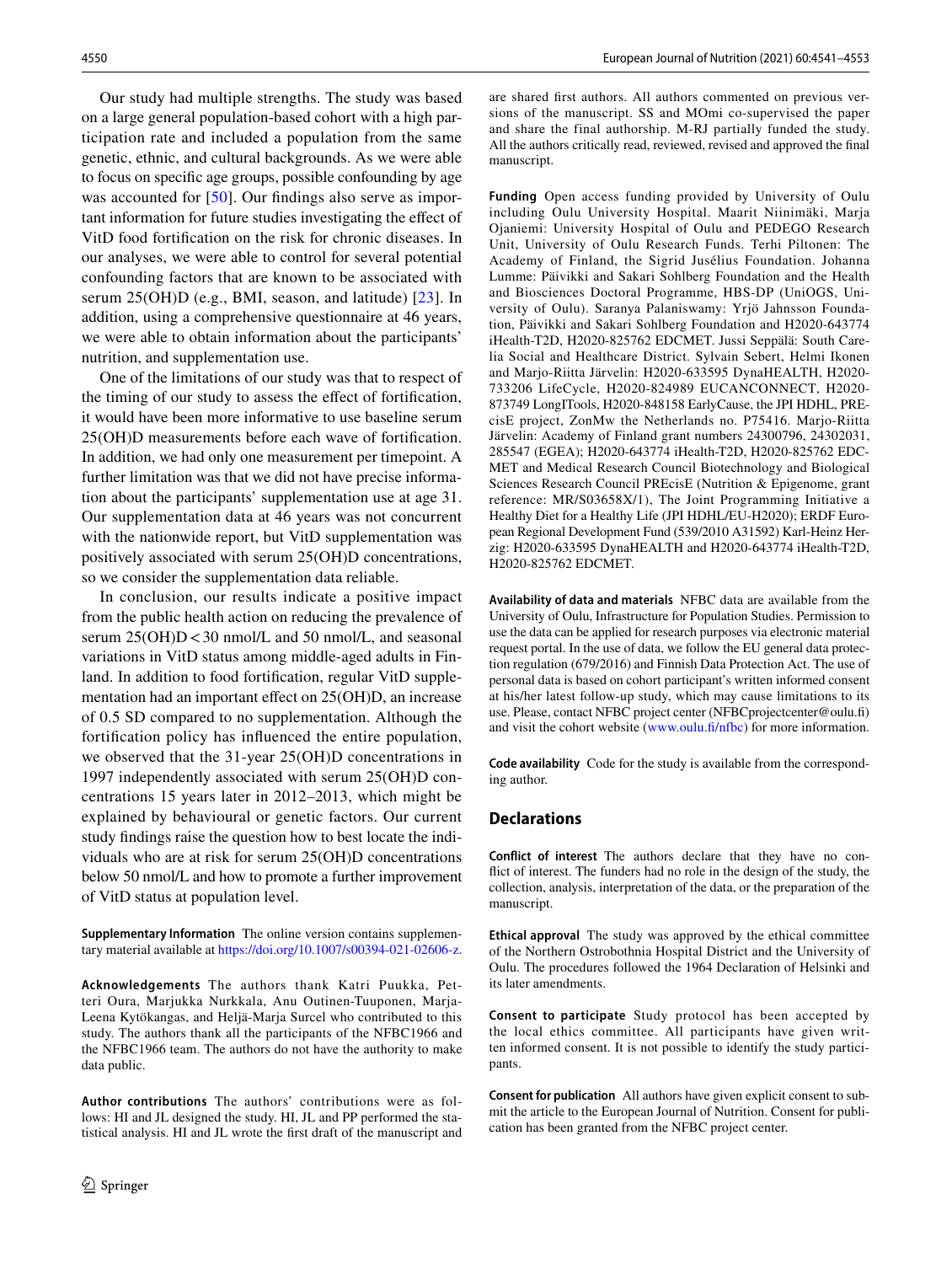**Open Access** This article is licensed under a Creative Commons Attribution 4.0 International License, which permits use, sharing, adaptation, distribution and reproduction in any medium or format, as long as you give appropriate credit to the original author(s) and the source, provide a link to the Creative Commons licence, and indicate if changes were made. The images or other third party material in this article are included in the article's Creative Commons licence, unless indicated otherwise in a credit line to the material. If material is not included in the article's Creative Commons licence and your intended use is not permitted by statutory regulation or exceeds the permitted use, you will need to obtain permission directly from the copyright holder. To view a copy of this licence, visit <http://creativecommons.org/licenses/by/4.0/>.

# **References**

- <span id="page-10-0"></span>1. Lips P, Eekhoff M, van Schoor N et al (2017) Vitamin D and type 2 diabetes. J Steroid Biochem Mol Biol 173:280–285. <https://doi.org/10.1016/j.jsbmb.2016.11.021>
- <span id="page-10-1"></span>2. Wang L, Song Y, Manson JE et al (2012) Circulating 25-Hydroxy-Vitamin D and risk of cardiovascular disease: a meta-analysis of prospective studies. Circ Cardiovasc Qual Outcomes 5:819–829
- <span id="page-10-2"></span>3. Pilz S, Verheyen N, Grübler MR et al (2016) Vitamin D and cardiovascular disease prevention. Nat Rev Cardiol 13:404–417. <https://doi.org/10.1038/nrcardio.2016.73>
- <span id="page-10-3"></span>4. Antico A, Tampoia M, Tozzoli R, Bizzaro N (2012) Can supplementation with vitamin D reduce the risk or modify the course of autoimmune diseases? A systematic review of the literature. Autoimmun Rev 12:127–136. [https://doi.org/10.1016/j.autrev.](https://doi.org/10.1016/j.autrev.2012.07.007) [2012.07.007](https://doi.org/10.1016/j.autrev.2012.07.007)
- <span id="page-10-4"></span>5. Mondul AM, Weinstein SJ, Layne TM, Albanes D (2017) Vitamin D and cancer risk and mortality: state of the science, gaps, and challenges. Epidemiol Rev 39:28–48. [https://doi.org/10.](https://doi.org/10.1093/epirev/mxx005) [1093/epirev/mxx005](https://doi.org/10.1093/epirev/mxx005)
- <span id="page-10-5"></span>6. Anglin RES, Samaan Z, Walter SD, Sarah DM (2013) Vitamin D defciency and depression in adults: systematic review and meta-analysis. Br J Psychiatry 202:100–107. [https://doi.org/10.](https://doi.org/10.1192/bjp.bp.111.106666) [1192/bjp.bp.111.106666](https://doi.org/10.1192/bjp.bp.111.106666)
- <span id="page-10-6"></span>7. Wacker M, Holick MF (2013) Sunlight and vitamin D: a global perspective for health. Dermatoendocrinol 5:51–108. [https://](https://doi.org/10.4161/derm.24494) [doi.org/10.4161/derm.24494](https://doi.org/10.4161/derm.24494)
- 8. Hossein-Nezhad A, Holick MF (2013) Vitamin D for health: a global perspective. Mayo Clin Proc 88:720–755. [https://doi.org/](https://doi.org/10.1016/j.mayocp.2013.05.011) [10.1016/j.mayocp.2013.05.011](https://doi.org/10.1016/j.mayocp.2013.05.011)
- <span id="page-10-7"></span>9. Gaksch M, Jorde R, Grimnes G et al (2017) Vitamin D and mortality: individual participant data meta-analysis of standardized 25-hydroxyvitamin D in 26916 individuals from a European consortium. PLoS ONE 12:e0170791. [https://doi.org/10.1371/](https://doi.org/10.1371/journal.pone.0170791) [journal.pone.0170791](https://doi.org/10.1371/journal.pone.0170791)
- <span id="page-10-8"></span>10. Huotari A, Herzig KH (2008) Vitamin D and living in northern latitudes: an endemic risk area for vitamin D deficiency. Int J Circumpolar Health 67:164–178. [https://doi.org/10.3402/ijch.](https://doi.org/10.3402/ijch.v67i2-3.18258) [v67i2-3.18258](https://doi.org/10.3402/ijch.v67i2-3.18258)
- <span id="page-10-9"></span>11. Leary PF, Zamfrova I, Au J, McCracken WH (2017) Efect of latitude on vitamin D levels. J Am Osteopath Assoc 117:433– 439. <https://doi.org/10.7556/jaoa.2017.089>
- <span id="page-10-10"></span>12. National Institute for Health and Welfare, Public Health Promotion Unit (2019) Fineli. Finnish food composition database. Release 20. Helsinki 2019. [https://www.fneli.f/.](https://www.fineli.fi/) Accessed 14 Nov 2019
- <span id="page-10-11"></span>13. Itkonen S, Erkkola M, Lamberg-Allardt C (2018) Vitamin D fortifcation of fuid milk products and their contribution to vitamin D intake and vitamin D status in observational studies—a review. Nutrients 10:1054.<https://doi.org/10.3390/nu10081054>
- <span id="page-10-12"></span>14. Itkonen ST, Andersen R, Björk AK et al (2020) Vitamin D status and current policies to achieve adequate vitamin D intake in the Nordic countries. Scand J Public Health. [https://doi.org/10.](https://doi.org/10.1177/1403494819896878) [1177/1403494819896878](https://doi.org/10.1177/1403494819896878)
- <span id="page-10-13"></span>15. Raulio S, Erlund I, Männistö S et al (2017) Successful nutrition policy: improvement of vitamin D intake and status in Finnish adults over the last decade. Eur J Public Health 27:268–273. <https://doi.org/10.1093/eurpub/ckw154>
- <span id="page-10-14"></span>16. Ministry of Social Afairs and Health (2006) Follow-up study on the vitamin D status in the Finnish population 2002 and 2004. Reports of the Ministry of Social Afairs and Health 2006:9(2/26/2014). https://ec.europa.eu/food/system/fles/2016- 10/labelling\_nutrition-supplements-responses-fnland\_annex3\_ en.pdf/. Accessed 24 Apr 2020
- <span id="page-10-15"></span>17. Finnish Food Authority (2014) Special instructions and restrictions: Vitamin D supplementation. [https://www.ruokavirasto.](https://www.ruokavirasto.fi/en/themes/healthy-diet/nutrition-and-food-recommendations/special-instructions-and-restrictions/) [f/en/themes/healthy-diet/nutrition-and-food-recommendations/](https://www.ruokavirasto.fi/en/themes/healthy-diet/nutrition-and-food-recommendations/special-instructions-and-restrictions/) [special-instructions-and-restrictions/.](https://www.ruokavirasto.fi/en/themes/healthy-diet/nutrition-and-food-recommendations/special-instructions-and-restrictions/) Accessed 24 Apr 2020
- <span id="page-10-16"></span>18. Jääskeläinen T, Itkonen ST, Lundqvist A et al (2017) The positive impact of general vitamin D food fortifcation policy on vitamin D status in a representative adult Finnish population: evidence from an 11-y follow-up based on standardized 25-hydroxyvitamin D data. Am J Clin Nutr 105:1512–1520. [https://doi.org/10.3945/](https://doi.org/10.3945/ajcn.116.151415) [ajcn.116.151415](https://doi.org/10.3945/ajcn.116.151415)
- <span id="page-10-17"></span>19. Summerhays E, Eliasson M, Lundqvist R et al (2019) Time trends of vitamin D concentrations in northern Sweden between 1986 and 2014: a population-based cross-sectional study. Eur J Nutr. <https://doi.org/10.1007/s00394-019-02142-x>
- <span id="page-10-18"></span>20. Jorde R, Sneve M, Hutchinson M et al (2010) Tracking of serum 25-Hydroxyvitamin D levels during 14 years in a populationbased study and during 12 months in an intervention study. Am J Epidemiol 171:903–908. <https://doi.org/10.1093/aje/kwq005>
- <span id="page-10-19"></span>21. Rantakallio P (1988) The longitudinal study of the northern Finland birth cohort of 1966. Paediatr Perinat Epidemiol 2:59–88. <https://doi.org/10.1111/j.1365-3016.1988.tb00180.x>
- <span id="page-10-20"></span>22. NFBC1966 and NFBC1986 (2020) Northern Finland Cohorts. [https://www.oulu.f/nfbc/node/44315](https://www.oulu.fi/nfbc/node/44315). Accessed 27 Feb 2020
- <span id="page-10-21"></span>23. Palaniswamy S, Hyppönen E, Williams DM et al (2017) Potential determinants of vitamin D in Finnish adults: a cross-sectional study from the Northern Finland birth cohort 1966. BMJ Open 7:e013161. <https://doi.org/10.1136/bmjopen-2016-013161>
- <span id="page-10-22"></span>24. Lumme J, Sebert S, Pesonen P et al (2019) Vitamin D levels in women with polycystic ovary syndrome: a population-based study. Nutrients.<https://doi.org/10.3390/nu11112831>
- <span id="page-10-23"></span>25. SPSS (2019) Outliers. [http://www.unige.ch/ses/sococ/cl/spss/](http://www.unige.ch/ses/sococ/cl/spss/concepts/outliers.html) [concepts/outliers.html](http://www.unige.ch/ses/sococ/cl/spss/concepts/outliers.html). Accessed 8 Nov 2019
- <span id="page-10-24"></span>26. Holick MF, Binkley NC, Bischoff-Ferrari HA et al (2011) Evaluation, treatment, and prevention of vitamin D defciency: an endocrine society clinical practice guideline. J Clin Endocrinol Metab 96:1911–1930.<https://doi.org/10.1210/jc.2011-0385>
- <span id="page-10-25"></span>27. Ross AC, Manson JE, Abrams SA et al (2011) The 2011 dietary reference intakes for calcium and vitamin D: what dietetics practitioners need to know. J Am Diet Assoc 111:524–527. [https://doi.](https://doi.org/10.1016/j.jada.2011.01.004) [org/10.1016/j.jada.2011.01.004](https://doi.org/10.1016/j.jada.2011.01.004)
- <span id="page-10-26"></span>28. Williams DM, Palaniswamy S, Sebert S et al (2016) 25-hydroxyvitamin D concentration and leukocyte telomere length in young adults: fndings from the Northern Finland Birth Cohort 1966. Am J Epidemiol 183:191–198. <https://doi.org/10.1093/aje/kwv203>
- <span id="page-10-27"></span>29. Sempos CT, Durazo-Arvizu RA, Binkley N et al (2016) Developing vitamin D dietary guidelines and the lack of 25-hydroxyvitamin D assay standardization: the ever-present past. J Steroid Biochem Mol Biol 164:115–119. [https://doi.org/10.1016/j.jsbmb.](https://doi.org/10.1016/j.jsbmb.2015.08.027) [2015.08.027](https://doi.org/10.1016/j.jsbmb.2015.08.027)
- <span id="page-10-28"></span>30. Durazo-Arvizu RA, Tian L, Brooks SPJ et al (2017) The Vitamin D standardization program (VDSP) manual for retrospective laboratory standardization of serum 25-hydroxyVitamin D data.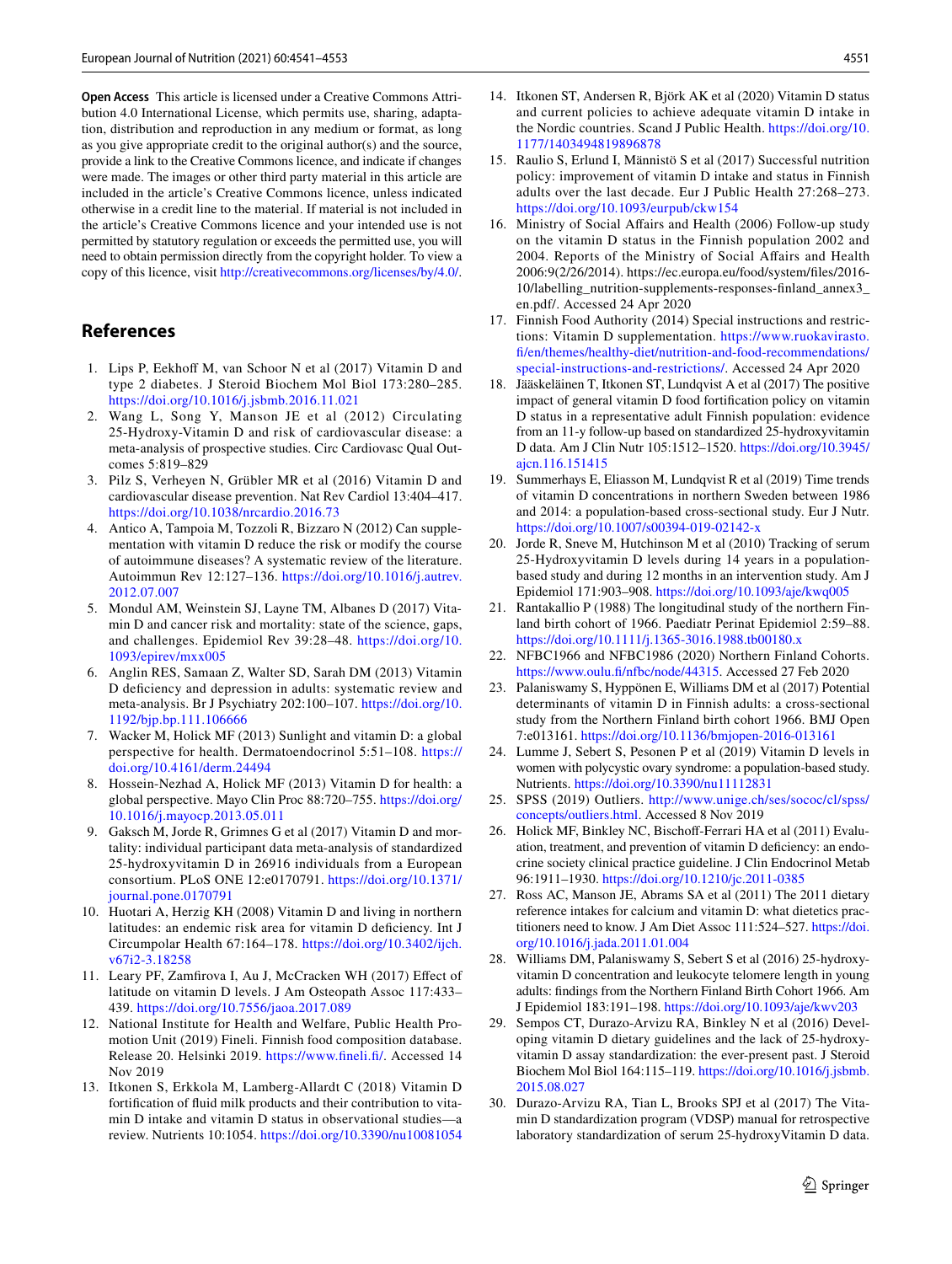J AOAC Int 100:1234–1243. [https://doi.org/10.5740/jaoacint.](https://doi.org/10.5740/jaoacint.17-0196) [17-0196](https://doi.org/10.5740/jaoacint.17-0196)

- <span id="page-11-0"></span>31. Jääskeläinen T, Knekt P, Marniemi J et al (2013) Vitamin D status is associated with sociodemographic factors, lifestyle and metabolic health. Eur J Nutr 52:513–525. [https://doi.org/10.1007/](https://doi.org/10.1007/s00394-012-0354-0) [s00394-012-0354-0](https://doi.org/10.1007/s00394-012-0354-0)
- <span id="page-11-1"></span>32. WHO (2019) Obesity and overweight. [https://www.who.int/news](https://www.who.int/news-room/fact-sheets/detail/obesity-and-overweight)[room/fact-sheets/detail/obesity-and-overweight.](https://www.who.int/news-room/fact-sheets/detail/obesity-and-overweight) Accessed 14 Nov 2019
- <span id="page-11-2"></span>33. Ollila MME, Piltonen T, Puukka K et al (2016) Weight gain and dyslipidemia in early adulthood associate with polycystic ovary syndrome: prospective cohort study. J Clin Endocrinol Metab 101:739–747. <https://doi.org/10.1210/jc.2015-3543>
- <span id="page-11-3"></span>34. Suija K, Timonen M, Suviola M et al (2013) The association between physical ftness and depressive symptoms among young adults: results of the Northern Finland 1966 birth cohort study. BMC Public Health 13:535. [https://doi.org/10.1186/](https://doi.org/10.1186/1471-2458-13-535) [1471-2458-13-535](https://doi.org/10.1186/1471-2458-13-535)
- <span id="page-11-4"></span>35. Vladimirov D, Niemelä S, Auvinen J et al (2016) Changes in alcohol use in relation to sociodemographic factors in early midlife. Scand J Public Health 44:249–257. [https://doi.org/10.1177/14034](https://doi.org/10.1177/1403494815622088) [94815622088](https://doi.org/10.1177/1403494815622088)
- <span id="page-11-5"></span>36. WHO: Noncommunicable Diseases and Mental Health Cluster. Department of Mental Health and Substance Dependence (2000) International guide for monitoring alcohol consumption and related harm. [https://apps.who.int/iris/bitstream/handle/10665/](https://apps.who.int/iris/bitstream/handle/10665/66529/WHO_MSD_MSB_00.4.pdf) [66529/WHO\\_MSD\\_MSB\\_00.4.pdf](https://apps.who.int/iris/bitstream/handle/10665/66529/WHO_MSD_MSB_00.4.pdf). Accessed 19 Mar 2020
- <span id="page-11-6"></span>37. Seasons in Finland (2019) Finnish Meteorological Institute. [https://en.ilmatieteenlaitos.f/seasons-in-fnland.](https://en.ilmatieteenlaitos.fi/seasons-in-finland) Accessed 13 Nov 2019
- <span id="page-11-7"></span>38. Oura P, Auvinen J, Paananen M et al (2019) Dairy- and supplement-based calcium intake in adulthood and vertebral dimensions in midlife: the Northern Finland Birth Cohort 1966 Study. Osteoporos Int 30:985–994. [https://doi.org/10.1007/](https://doi.org/10.1007/s00198-019-04843-9) [s00198-019-04843-9](https://doi.org/10.1007/s00198-019-04843-9)
- <span id="page-11-8"></span>39. Laitinen J, Pietiläinen K, Wadsworth M et al (2004) Predictors of abdominal obesity among 31-y-old men and women born in Northern Finland in 1966. Eur J Clin Nutr 58:180–190. [https://](https://doi.org/10.1038/sj.ejcn.1601765) [doi.org/10.1038/sj.ejcn.1601765](https://doi.org/10.1038/sj.ejcn.1601765)
- <span id="page-11-9"></span>40. Nordic Council of Ministers (2014) Nordic nutrition recommendations 2012: integrating nutrition and physical activity, 5th edn. Denmark, Copenhagen
- <span id="page-11-10"></span>41. Van Schoor NM, Knol DL, Deeg DJH et al (2014) Longitudinal changes and seasonal variations in serum 25-hydroxyvitamin D levels in diferent age groups: results of the Longitudinal Aging Study Amsterdam. Osteoporos Int 25:1483–1491. [https://doi.org/](https://doi.org/10.1007/s00198-014-2651-3) [10.1007/s00198-014-2651-3](https://doi.org/10.1007/s00198-014-2651-3)
- <span id="page-11-11"></span>42. McKibben RA, Zhao D, Lutsey PL et al (2016) Factors associated with change in 25-hydroxyvitamin d levels over longitudinal follow-up in the aric study. J Clin Endocrinol Metab 101:33–43. <https://doi.org/10.1210/jc.2015-1711>

#### 43. Mirfakhraee S, Ayers CR, McGuire DK, Maalouf NM (2017) Longitudinal changes in serum 25-hydroxyvitamin D in the Dallas Heart Study. Clin Endocrinol (Oxf) 87:242–248. [https://doi.org/](https://doi.org/10.1111/cen.13374) [10.1111/cen.13374](https://doi.org/10.1111/cen.13374)

- <span id="page-11-12"></span>44. Schleicher RL, Sternberg MR, Lacher DA et al (2016) The Vitamin D status of the US population from 1988 to 2010 using standardized serum concentrations of 25-hydroxyvitamin D shows recent modest increases. Am J Clin Nutr 104:454–461. [https://](https://doi.org/10.3945/ajcn.115.127985) [doi.org/10.3945/ajcn.115.127985](https://doi.org/10.3945/ajcn.115.127985)
- <span id="page-11-13"></span>45. Crichton GE, Bogucki OE, Elias MF (2019) Dairy food intake, diet patterns, and health: fndings from the Maine-Syracuse Longitudinal Study. Int Dairy J 91:64–70. [https://doi.org/10.1016/j.](https://doi.org/10.1016/j.idairyj.2018.12.009) [idairyj.2018.12.009](https://doi.org/10.1016/j.idairyj.2018.12.009)
- <span id="page-11-14"></span>46. Theodoratou E, Tzoulaki I, Zgaga L, Ioannidis JPA (2014) Vitamin D and multiple health outcomes: Umbrella review of systematic reviews and meta-analyses of observational studies and randomised trials. BMJ 348:g2035. [https://doi.org/10.1136/bmj.](https://doi.org/10.1136/bmj.g2035) [g2035](https://doi.org/10.1136/bmj.g2035)
- <span id="page-11-15"></span>47. Raatz SK, Conrad Z, Johnson LAK et al (2017) Relationship of the reported intakes of fat and fatty acids to body weight in US adults. Nutrients 9:438. <https://doi.org/10.3390/nu9050438>
- <span id="page-11-16"></span>48. Grossmann RE, Tangpricha V (2010) Evaluation of vehicle substances on vitamin D bioavailability: a systematic review. Mol Nutr Food Res 54:1055–1061. [https://doi.org/10.1002/mnfr.20090](https://doi.org/10.1002/mnfr.200900578) [0578](https://doi.org/10.1002/mnfr.200900578)
- <span id="page-11-17"></span>49. Yang Z, Laillou A, Smith G et al (2013) A review of vitamin D fortifcation: implications for nutrition programming in Southeast Asia. Food Nutr Bull 34:S81–S89. [https://doi.org/10.1177/15648](https://doi.org/10.1177/15648265130342S110) [265130342S110](https://doi.org/10.1177/15648265130342S110)
- <span id="page-11-18"></span>50. Hilger J, Friedel A, Herr R et al (2014) A systematic review of vitamin D status in populations worldwide. Br J Nutr 111:23–45. <https://doi.org/10.1017/S0007114513001840>
- <span id="page-11-19"></span>51. Pietinen P, Paturi M, Reinivuo H et al (2010) FINDIET 2007 Survey: energy and nutrient intakes. Public Health Nutr 13:920–924. <https://doi.org/10.1017/S1368980010001102>
- <span id="page-11-20"></span>52. Helldán A, Raulio S, Kosola M, et al (2013) The National FINDIET 2012 Survey. Reports of the National Institute for Health and Welfare (THL), THL
- <span id="page-11-21"></span>53. Wang TJ, Zhang F, Richards JB et al (2010) Common genetic determinants of vitamin D insufficiency: a genome-wide association study. Lancet 376:180–188. [https://doi.org/10.1016/S0140-](https://doi.org/10.1016/S0140-6736(10)60588-0) [6736\(10\)60588-0](https://doi.org/10.1016/S0140-6736(10)60588-0)
- <span id="page-11-22"></span>54. Pereira-Santos M, Costa PRF, Assis AMO et al (2015) Obesity and vitamin D defciency: a systematic review and meta-analysis. Obes Rev 16:341–349. <https://doi.org/10.1111/obr.12239>
- <span id="page-11-23"></span>55. Mutt SJ, Jokelainen J, Sebert S et al (2019) Vitamin D status and components of metabolic syndrome in older subjects from Northern Finland (Latitude 65◦North). Nutrients 11:1229. [https://doi.](https://doi.org/10.3390/nu11061229) [org/10.3390/nu11061229](https://doi.org/10.3390/nu11061229)

# **Authors and Afliations**

HelmiIkonen<sup>1</sup> <sup>D</sup> · Johanna Lumme<sup>2,3,4</sup> · Jussi Seppälä<sup>1,5,13</sup> · Paula Pesonen<sup>6</sup> · Terhi Piltonen<sup>2,3,4</sup> · Marjo-Riitta Järvelin<sup>1,7,8,9</sup> · Karl-Heinz Herzig<sup>3,10,11</sup> · Jouko Miettunen<sup>1,3</sup> · Maarit Niinimäki<sup>2,3,4</sup> · **Saranya Palaniswamy1,7 · Sylvain Sebert1 · Marja Ojaniemi2,3,12**

- Center for Life-Course Health Research, Faculty of Medicine, University of Oulu, 90014 Oulu, Finland
- <sup>2</sup> PEDEGO Research Unit, University of Oulu, 90014 Oulu, Finland
- <sup>3</sup> Medical Research Center Oulu, Oulu University Hospital and University of Oulu, 90014 Oulu, Finland
- Department of Obstetrics and Gynecology, Oulu University Hospital, 90220 Oulu, Finland